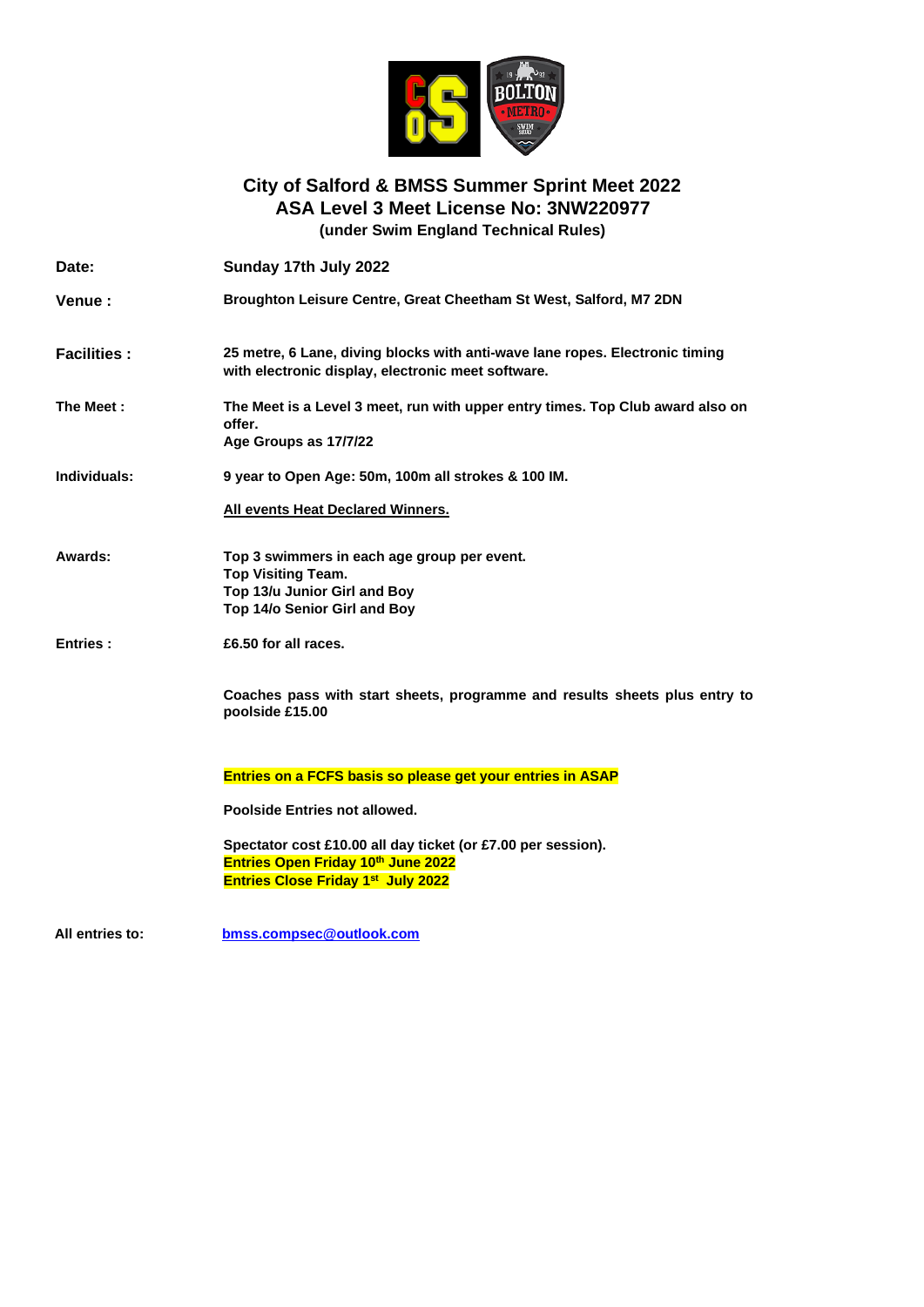#### **City of Salford SS & BMSS: AFFILIATED TO SWIM ENGLAND**

The meet is licensed at level 3 and will be held under Swim England Technical Rules (with a 1 start rule) 17<sup>th</sup> July 2022, at **Broughton LC, Great Cheetham St West, Salford, M7 2DN.**

The pool is 6 lane anti-wave, 25m, electronic timing will be in use. The competition is open to amateurs only, as defined by ASA Law.

Please note this meet will be "Card-less."

.

- 1. Age Groups are based on ages at 17/7/22 (age on day)
- 2. For this inter club development meet, swimmers must be registered members of Swim England (Club Train/Club Compete)
- 3. All entries are based on a first come, first served basis from the entry date.
- 4. A competitor may compete in the name of one club only.
- 5. Officials from the County and Regional list as applicable.
- 6. Entries to be submitted electronically using the Sportsystem software to [BMSS.COMPSEC@OUTLOOK.COM](mailto:BMSS.COMPSEC@OUTLOOK.COM) Information pack will be available on the club websites [www.bmswimsquad.org.uk](http://www.bmswimsquad.org.uk/) an[d www.cityofsalfordsc.co.uk](http://www.cityofsalfordsc.co.uk/)
- 7. Entries shall be accepted from Classified disability swimmers are permitted to enter without the requirement of having achieved a consideration time.
- 8. Application for entry must have been correctly submitted by the specified date and accepted by the Promoter. The Promoter reserves the right to reject any entry. (THE PROMOTER BEING CoSSC & BMSS SC).
- 9. All starts will be into deep water. "Over the Top" starts will be used for all events.
- 10. Events are seeded on submitted times. The promoter reserves the right to reduce the number of entries to keep the meet to a reasonable length - even if swimmers have achieved the minimum qualifying standards.
- 11. All individual events are Heat Declared Winners. Swimmers will compete in one age group only "age on the day (16/7/22)."
- 12. The 3 fastest times of the swimmers in each age group will receive an award.
- 13. Age groups for awards are: 9,10, 11, 12, 13, 14, 15/over.
	- An award will be presented to the top boy, top girl (junior and senior) and top visiting team with the most gala points. Points awarded as follows:

1st place  $= 6$  points; 2nd place  $= 5$  points; 3rd place  $= 4$  points; 4th place  $= 3$  points; 5th place  $= 2$ points; 6th place = 1 point.

The winner of top boy and girl will be the ones achieving highest points total throughout the meet. In the event of a tie count back on 1st place, 2nd place etc. will occur. If this fails to find a winner a further prize will be awarded.

- 14. The top three swimmers in each event will collect their awards as the meet proceeds.
- 15. ALL swimmers must abide by the Health and Safety rules that are on display at poolside. Any swimmer contravening these rules may be excluded from the remainder of the meet. No glass bottles on poolside. Shoes to be worn when leaving poolside
- 16. The promoter reserves the right to refuse admission to any competitor or spectator.
- 17. Anything not covered within these meet rules to be at the discretion of the meet organiser and/or the Promoters CoSSC & BMSS SWIMMING CLUB.
- 18. Please note there is no swim down facility at the pool. A separate warm up for both girls and boys will precede the start of each session these may be divided on age if swimmer numbers are large. Coaches, you are responsible for your swimmers at all times.
- 19. Warm up will not commence until both ends of each lane are covered.
- 20. NO DIVING AT SHALLOW END AT ANY TIME.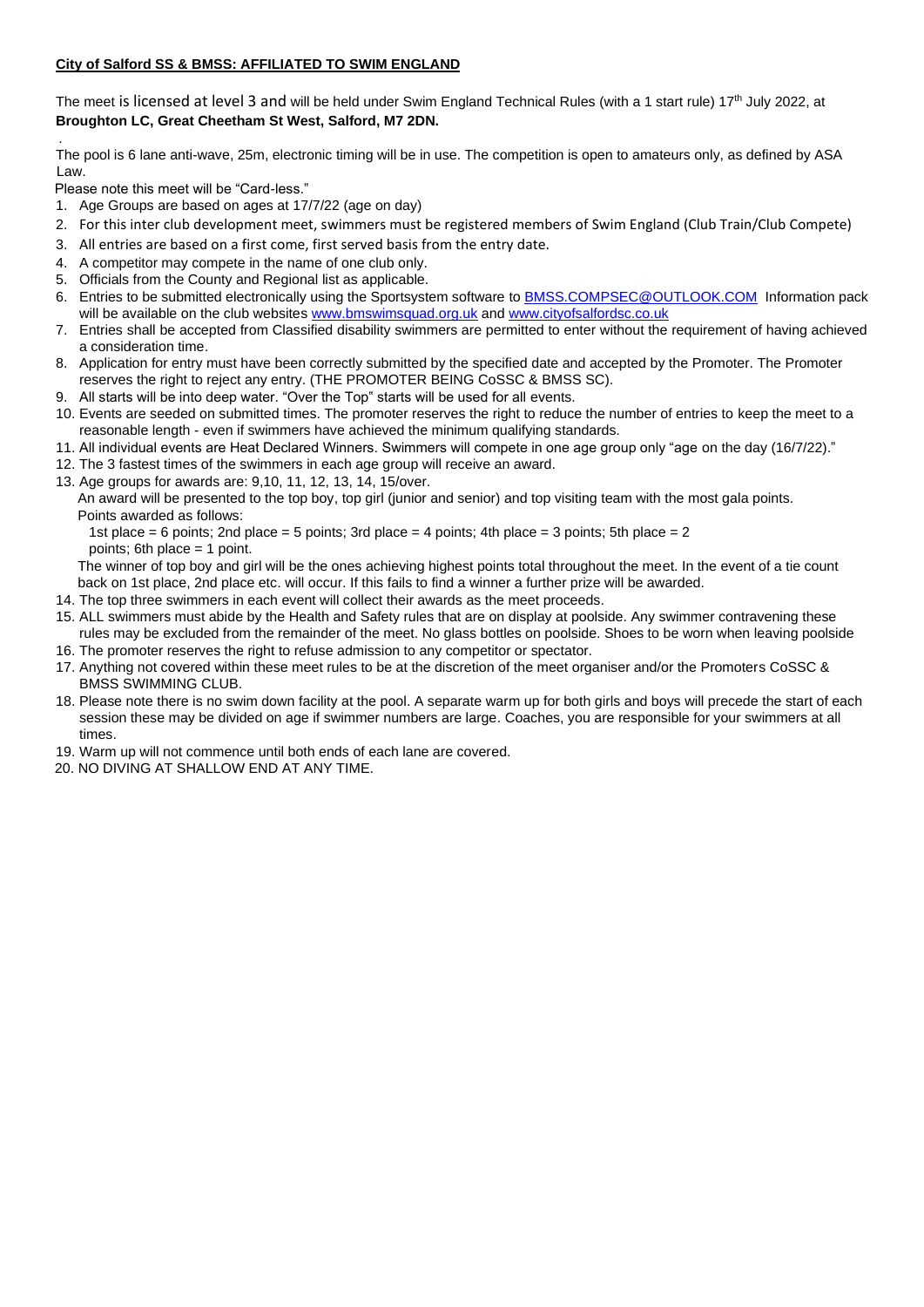## **CoSSC & BMSS Summer Sprint Meet 2022 Event Schedule:**

| <b>SESSION 1</b><br><b>WARM UP: 8.30am</b> |                      |            | <b>SESSION 2</b><br><b>WARM UP: TBC</b> |  |  |
|--------------------------------------------|----------------------|------------|-----------------------------------------|--|--|
|                                            | <b>START: 9.30am</b> |            | <b>START: TBC</b>                       |  |  |
| <b>101</b>                                 | <b>BOYS 100 FLY</b>  | 201        | <b>GIRLS 100 BRST</b>                   |  |  |
| 102                                        | <b>GIRLS 100 FLY</b> | 202        | <b>BOYS 100 BRST</b>                    |  |  |
| <u>103</u>                                 | <b>BOYS 50 BRST</b>  | 203        | <b>GIRLS 50 FLY</b>                     |  |  |
| 104                                        | <b>GIRLS 50 BRST</b> | 204        | <b>BOYS 50 FLY</b>                      |  |  |
| <u>105</u>                                 | <b>BOYS 100 FC</b>   | 205        | <b>GIRLS 100 FC</b>                     |  |  |
| <u>106</u>                                 | <b>GIRLS 100 BK</b>  | <b>206</b> | <b>BOYS 100 BK</b>                      |  |  |
| <u>107</u>                                 | <b>BOYS 50 BK</b>    | 207        | <b>GIRLS 50 BK</b>                      |  |  |
| <b>108</b>                                 | <b>GIRLS 50 FC</b>   | 208        | <b>BOYS 50 FC</b>                       |  |  |
| 109                                        | <b>BOYS 100 IM</b>   | 209        | <b>GIRLS 100 IM</b>                     |  |  |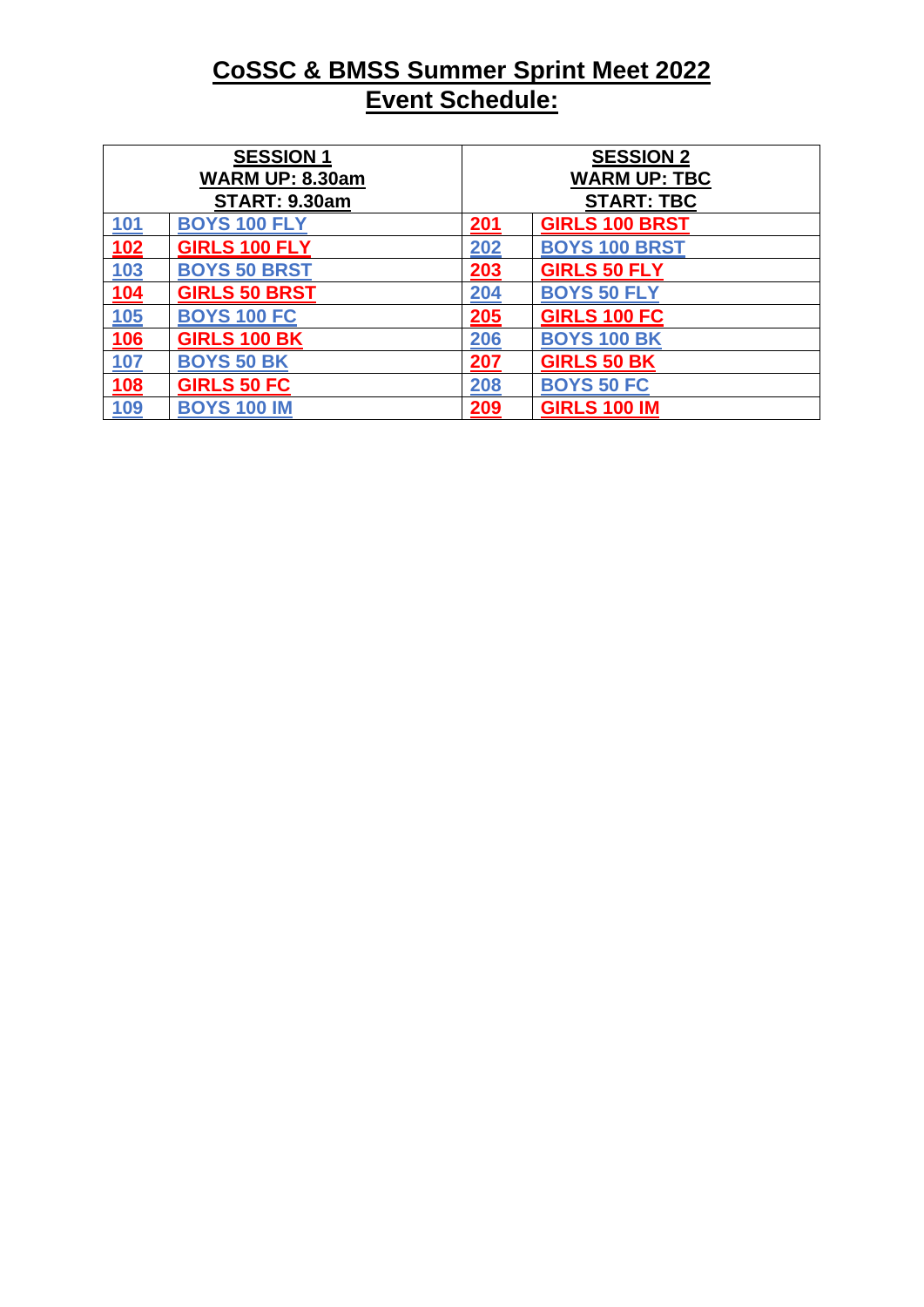## **CoSSC & BMSS Summer Sprint Meet 2022 SUMMARY OF ENTRIES**

#### **Contact Details:**

| Name of Club           |  |
|------------------------|--|
| <b>Contact Name</b>    |  |
| <b>Contact Tel No</b>  |  |
| <b>Contact Email</b>   |  |
| <b>Contact Address</b> |  |

#### **Entry Details:**

|                       | <b>No</b> | Fee                          | Cost |
|-----------------------|-----------|------------------------------|------|
| <b>Girls Entries</b>  |           | @ £6.50                      | -£   |
| <b>Boys Entries</b>   |           | @ £6.50                      | £    |
| <b>Total Entries</b>  |           | Individual<br>Entries@ £6.50 | Ι£   |
| <b>Coaches Passes</b> |           | @ £15.00                     | Ι£   |
|                       | Ι£        |                              |      |

- Enclose cheque payable to
- Enclose stamped addressed envelope for return of acceptance/rejection lists and any refund.
- Enclose printed report of electronic entry
- Send this form, your cheque and envelope to the meet organiser's address below

#### **If paying via BACS, the account details are:**

**Name:** Bolton Metro Swim Squad

**Account No:** 63966557

**Sort Code:** 01-30-99

Please use reference "CoS BMSS July" + your club code when making payment.

### **Officials:**

Do you have any qualified officials who would be available to help at any of the sessions? If so please include below.

| Name |                      | Session | Session |
|------|----------------------|---------|---------|
|      | Level<br>i.e. Judge, |         | っ       |
|      | T/K,<br>Starter      |         |         |
|      |                      |         |         |
|      |                      |         |         |
|      |                      |         |         |
|      |                      |         |         |
|      |                      |         |         |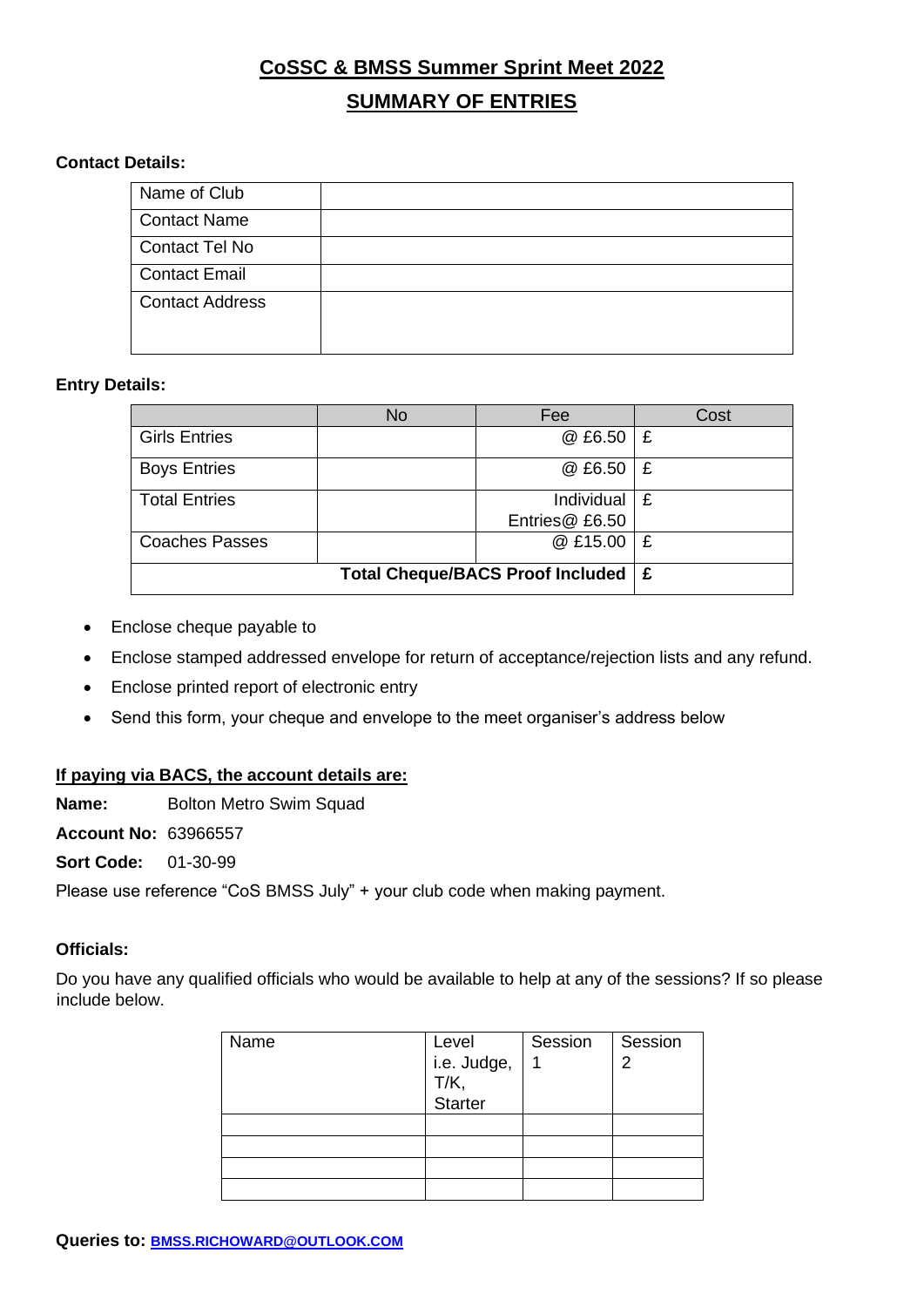## **UPPER TIME LIMITS:**

Swimmers must not have swum faster than the times set below in the last 12 months at a L 1,2 or 3 licensed meet, prior to the last day of the meet (16/7/22)

|                 | 9       | 10      | 11      | $12 \,$ | 13      | 14      | 15/over |
|-----------------|---------|---------|---------|---------|---------|---------|---------|
| <b>50 FC</b>    | 36.20   | 33.60   | 32.00   | 30.20   | 28.70   | 27.50   | 26.60   |
| <b>100 FC</b>   | 1.21.50 | 1.13.20 | 1.09.10 | 1.04.90 | 1.01.40 | 59.00   | 57.40   |
| <b>50 BK</b>    | 42.00   | 38.80   | 36.70   | 34.80   | 32.70   | 31.50   | 30.30   |
| <b>100 BK</b>   | 1.32.50 | 1.24.20 | 1.18.00 | 1.13.40 | 1.09.10 | 1.05.90 | 1.03.60 |
| <b>50 BRST</b>  | 47.60   | 44.10   | 41.50   | 38.90   | 36.40   | 34.90   | 33.60   |
| <b>100 BRST</b> | 1.47.30 | 1.36.10 | 1.29.10 | 1.23.40 | 1.18.00 | 1.14.60 | 1.12.00 |
| <b>50 FLY</b>   | 41.10   | 37.70   | 35.40   | 33.50   | 31.60   | 30.20   | 28.90   |
| <b>100 FLY</b>  | 1.39.40 | 1.25.40 | 1.18.10 | 1.13.00 | 1.08.60 | 1.05.30 | 1.02.80 |
| <b>100 IM</b>   | 1:40.20 | 1:35.00 | 1:30.75 | 1:26.00 | 1:23.40 | 1:17.00 | 1:08.00 |

|                 | 9       | 10      | 11      | $12 \ \mathsf{ }$ | 13      | 14      | 15/over |
|-----------------|---------|---------|---------|-------------------|---------|---------|---------|
| <b>50 FC</b>    | 36.50   | 34.00   | 32.50   | 31.00             | 29.80   | 29.40   | 29.00   |
| <b>100 FC</b>   | 1.22.70 | 1.14.80 | 1.09.70 | 1.06.00           | 1.04.20 | 1.02.40 | 1.02.00 |
| <b>50 BK</b>    | 42.20   | 38.90   | 36.80   | 35.10             | 33.90   | 33.10   | 32.80   |
| <b>100 BK</b>   | 1.34.10 | 1.24.40 | 1.18.20 | 1.13.80           | 1.11.20 | 1.09.10 | 1.08.40 |
| <b>50 BRST</b>  | 48.40   | 44.30   | 41.60   | 39.80             | 37.90   | 37.00   | 36.30   |
| <b>100 BRST</b> | 1.47.60 | 1.36.60 | 1.29.00 | 1.24.20           | 1.20.80 | 1.18.20 | 1.17.40 |
| <b>50 FLY</b>   | 41.60   | 37.70   | 35.70   | 33.90             | 32.80   | 32.00   | 31.30   |
| <b>100 FLY</b>  | 1.40.50 | 1.25.40 | 1.18.20 | 1.13.80           | 1.11.20 | 1.09.10 | 1.08.40 |
| <b>100 IM</b>   | 1:45.00 | 1:43.00 | 1:40.00 | 1:35.00           | 1:27.00 | 1:23.00 | 1:12.00 |